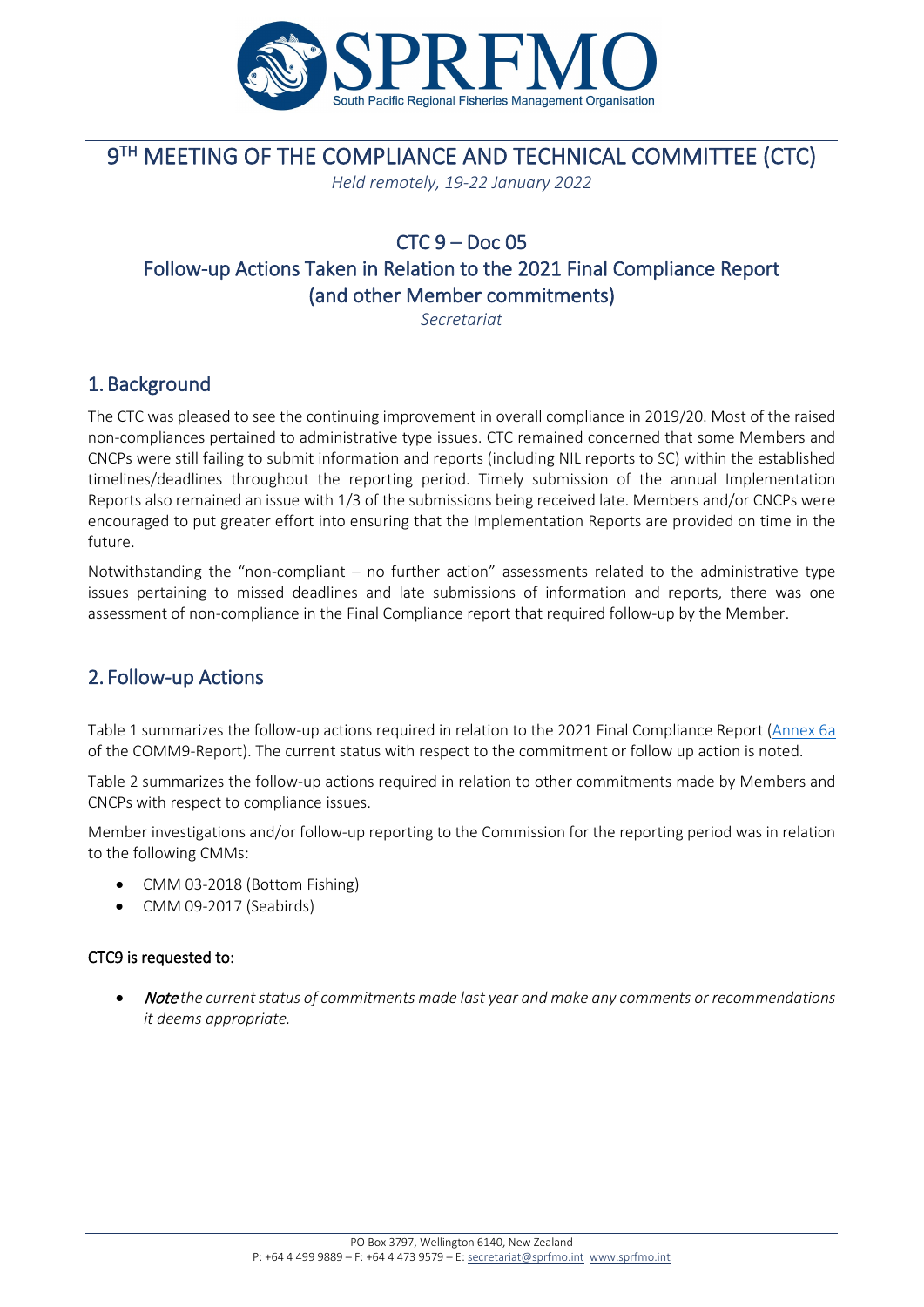

#### Table 1: Status of Follow Up Actions identified in the 2021 Final Compliance report

| Member/<br><b>CNCP</b> | Compliance<br>Action plan<br>for: | Compliance Issue                                                                                                                                                                                                                                                                                                                                                                                                                                                                                                                      | 2019/20 Compliance Status                                                                        | <b>Current Status</b>                                                                                                                                                                                                  |
|------------------------|-----------------------------------|---------------------------------------------------------------------------------------------------------------------------------------------------------------------------------------------------------------------------------------------------------------------------------------------------------------------------------------------------------------------------------------------------------------------------------------------------------------------------------------------------------------------------------------|--------------------------------------------------------------------------------------------------|------------------------------------------------------------------------------------------------------------------------------------------------------------------------------------------------------------------------|
| Russian<br>Federation  | CMM 09-<br>2017<br>(Seabirds)     | The 2019/20 annual national report was<br>lacking information on seabird<br>mitigation measures and mortality<br>Subsequently<br>reporting.<br>Russia<br>provided additional information prior to<br>the annual meeting on the seabird<br>mitigation device and the number of<br>seabird mortalities in 2019. CTC<br>requested additional information of the<br>bird baffler used and an image of it<br>deployed. Russia agreed to provide a<br>photograph of the bird baffler in<br>operation before the next commission<br>meeting. | Non-compliant,<br>commitment to provide a<br>photo of the bird baffler<br>deployed while fishing | Commitment fulfilled:<br>The Russian Federation provided information on the ecosystem approach<br>via email to the Executive Secretary on 22 September 2021 which included<br>images of the bird baffler in operation. |